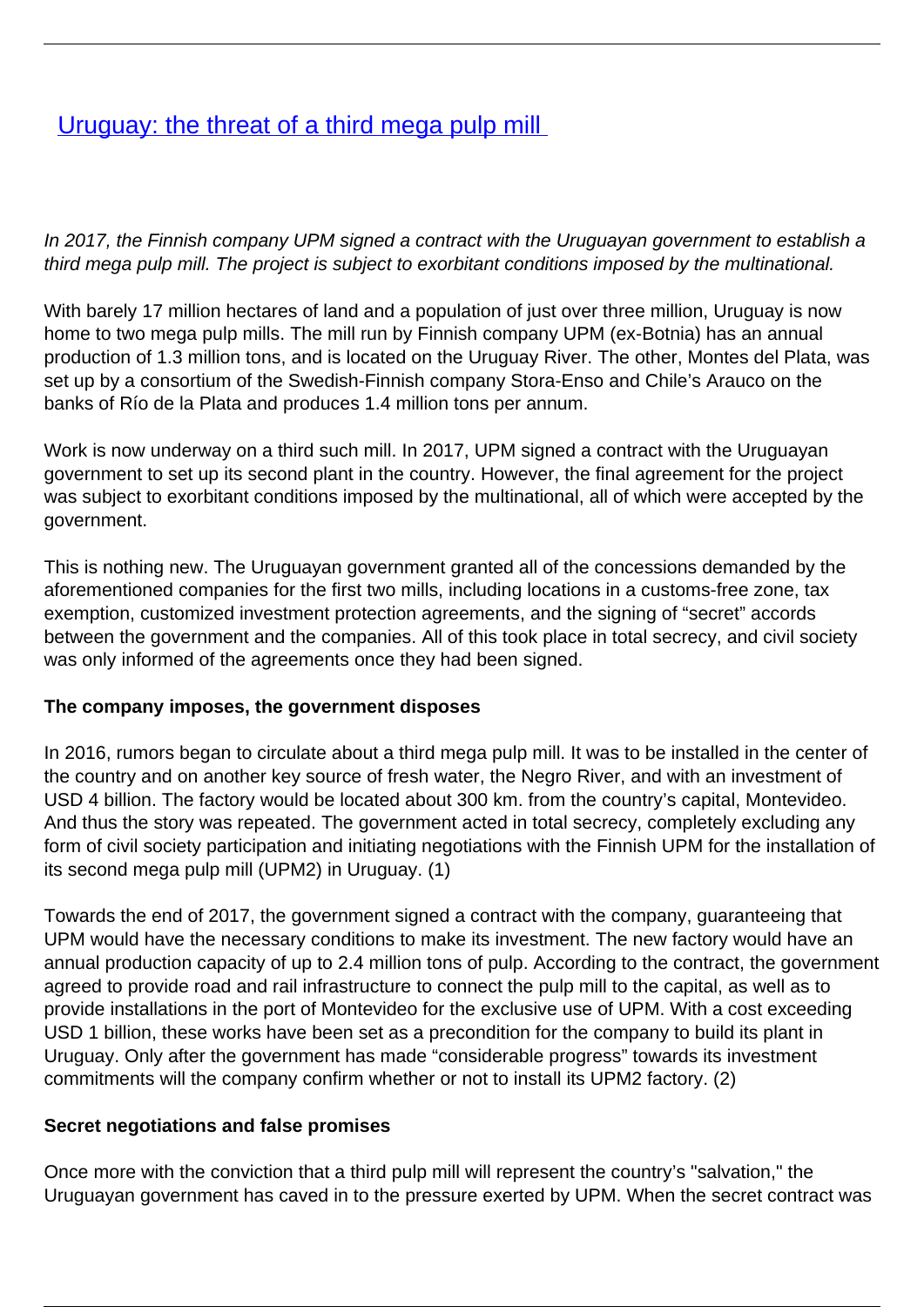finally made public, it soon became clear how nonsensical had been the negotiations.

Both the company and the government issued false promises to try to "tone down" the scandal of UPM's demands. And it's the same story as before, with identical promises to those made with respect to the two previous pulp mills: thousands and thousands of jobs, an increase in GDP, and development, development and more development.

In March 2018, the "Environmental Feasibility of Location" document was published. This is one of the steps taken prior to the presentation of an Environmental Impact Assessment. The document has provided the public access to more information about the proposed enterprise. (3)

**Investment:** According to a recent article published by MOVUS (Movement for a Sustainable Uruguay), the investment that the company promises to make if the government of Uruguay fulfills its part of the bargain would not be USD 4 billion as initially announced, but rather closer to USD 2.5 billion. However, the investment of the Uruguayan government would be around USD 1.85 billion, instead of the 1 billion dollars initially stated. (4)

**Plantations:** One of the main complaints from civil society groups about the installation of pulp mills is the subsequent expansion of monoculture plantations. Despite the hundreds of thousands of hectares of eucalyptus plantations that already exist in the country, the mills will always need more plantations and located within a close radius. Although the government has stated that it would not be necessary to increase the area of ??plantations, recently released documents show that if this project is completed, the area covered by eucalyptus monocultures will increase by almost 90 thousand hectares in the project's zone of impact.

**Employment:** In the short term, promises of thousands of jobs during the construction phase of UPM2 might appear highly alluring. But after the first three years, and following the plant's start-up, only around 500 jobs will be generated in the entire industrial complex, according to the company's own data.

**Income for the country:** Given that its mill will be located in custom's free zone, the company will not pay any type of tax. The cost for the company to use the zone will be around USD 2.1 million per annum. However, compared to the more than USD 1.8 billion invested by the Uruguayan government in infrastructure and other subsidies, such a return is derisory.

**Water:** According to UPM, the company will contribute to improving the quality of the waters of the Negro River. The reality is that the mill will extract 125 million liters of river water each day, returning approximately 106.5 million liters of "treated effluents", according to the company. The factory's demand for water is equivalent to that of a city of 960 thousand inhabitants! (4) The waters of the Negro River are already saturated with substances such as phosphorus and nitrogen. No matter how many assurances are offered by the company that its effluents will contain levels of these and other chemicals below permitted levels, it will still be contributing to and worsening the existing eutrophication of the river (and an excessive increase of toxic algae).

## **Lessons that haven't been learnt**

Today, Uruguay has more than one million hectares covered by monocultures of eucalyptus and pine trees, mostly belonging to a handful of transnational companies. UPM and Stora-Enso / Arauco own almost half a million hectares between them.